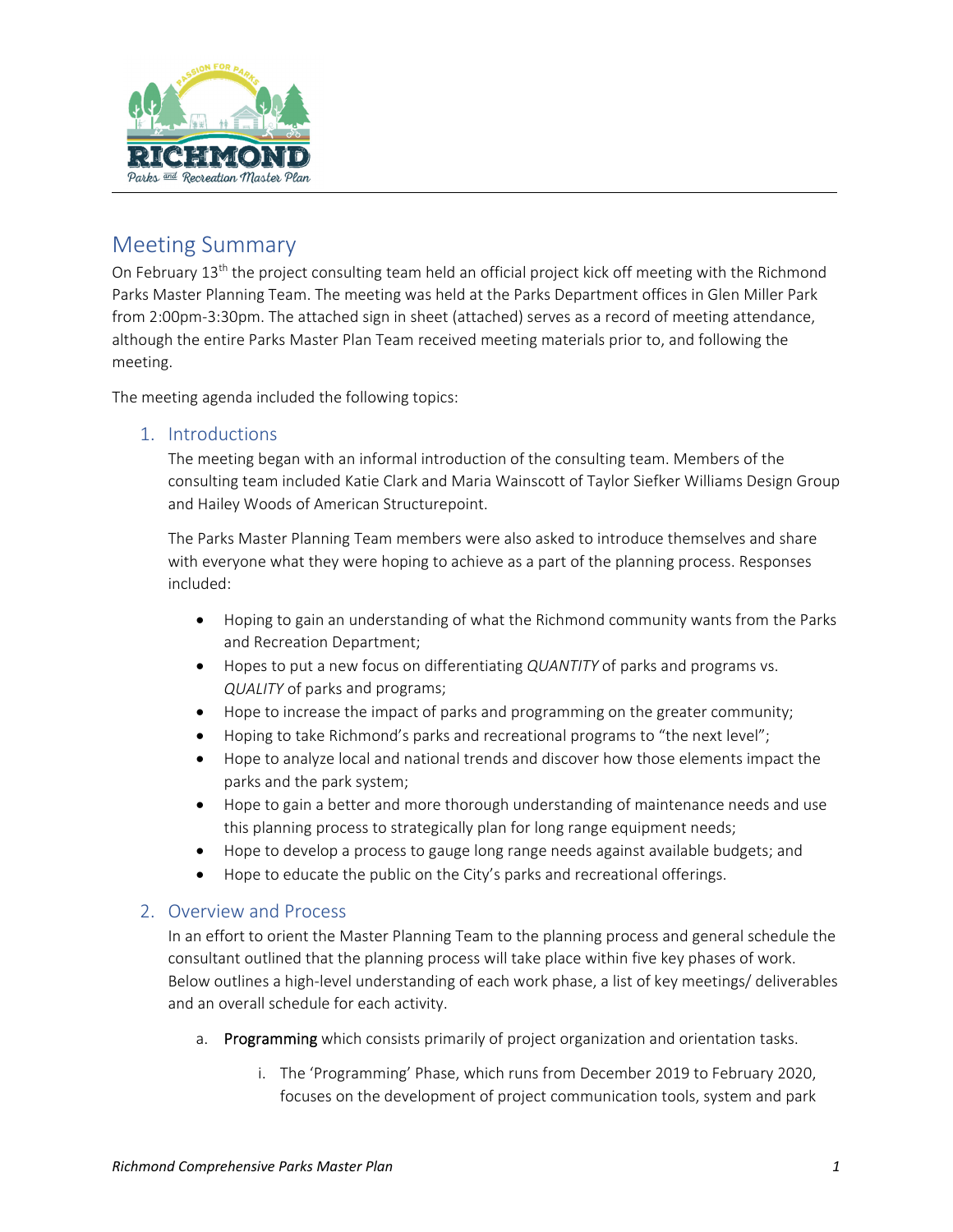specific base mapping, and the launch of a community-wide survey which focuses on community perceptions and needs. This phase of work includes one meeting of the Parks Master Planning Team.

- b. Research and Analysis which seeks to answer the question of "Where have we been?" as a department and park system.
	- i. The 'Research and Analysis' Phase, which runs from January 2020 to March 2020, focuses conducting a complete field inventory of the park system and compiling a community profile which features applicable data on demographics, and both man‐made and natural features. This phase of work includes one meeting of the Parks Master Planning Team.
- c. Park Facilities which seeks to understand what the Parks Department has to offer and how the Department and system is perceived by the general public.
	- i. The 'Park Facilities' Phase, which runs from February 2020 to April 2020, focuses on understanding the specific facilities within the City and the level of use by local residents. This phase of work will include a series of stakeholder interviews as well as a public workshop to better gauge the community needs.
- d. Planning Strategies will utilize the information from the first three phases of work to outline appropriate strategies for the future focusing on park and programming recommendations.
	- i. The 'Planning Strategies' Phase, which runs from March 2020 to May 2020, focuses on the development of a future system vision statement, supporting goals and recommendations for the City's parks, programs, and operations. This phase of work includes one meeting of the Parks Master Planning Team.
- e. Plan Adoption will work to identify who can assist with plan recommendations, and how things can and should be funded.
	- i. The 'Plan Adoption' Phase will provide a final planning document for review which will be made available to the Park Master Planning Team, the Park Board and the Indiana Department of Natura Resources (IDNR). Based on comments, a final plan will be developed and adopted by the Parks Board. This phase of work includes one public workshop to review the findings of the draft plan.

The consulting team is working towards a final completion data of June 2020, however coordination with IDNR could push the end date out to better align with their review period.

#### 3. Work to Date

While this February  $13<sup>th</sup>$  meeting is the first-time meeting with the Master Planning Team, the consulting team outlined that work had begun in December 2019. Work done or completed to date is as follows: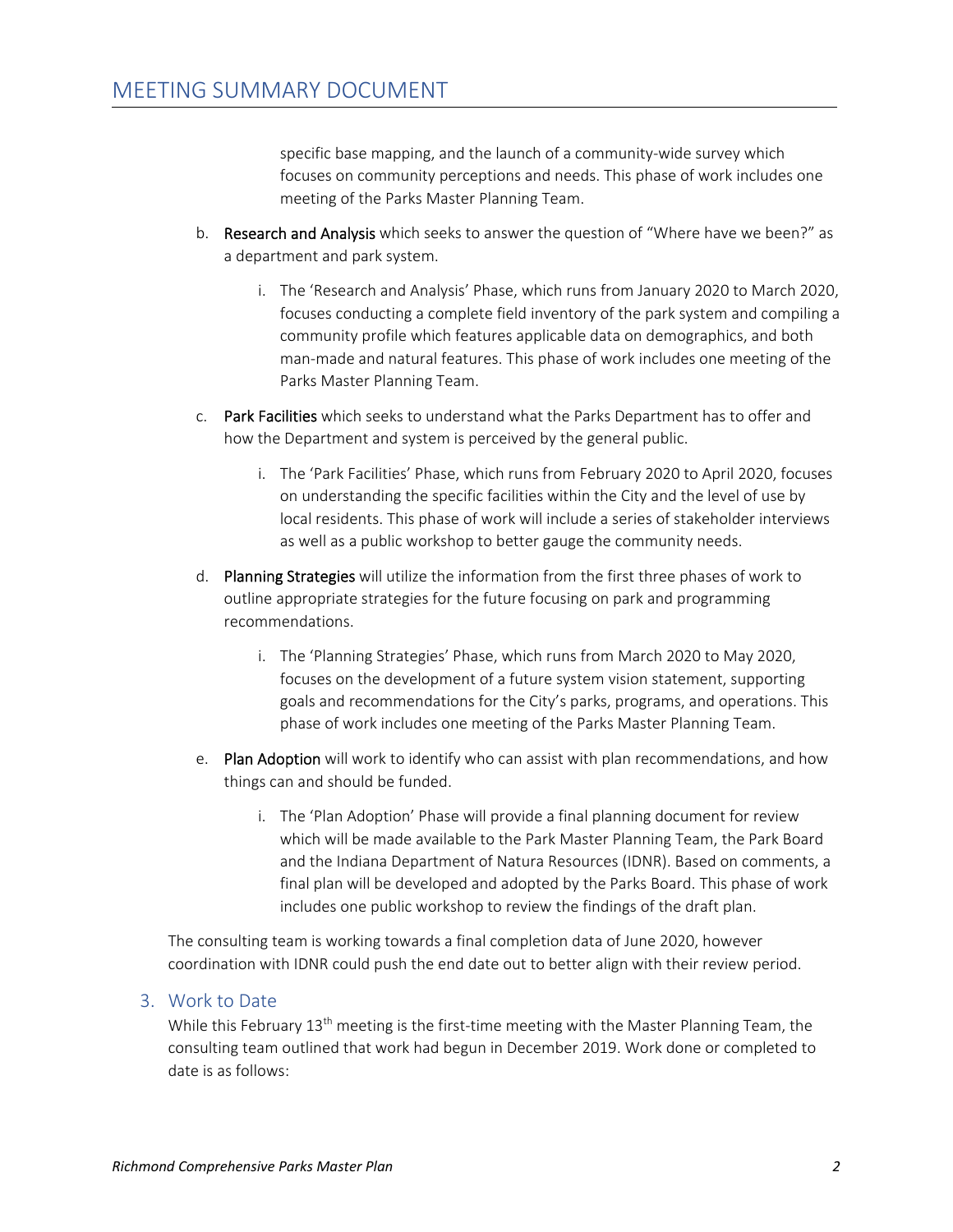a. Project website: The consulting team has worked to repurpose the Richmond Rising Comprehensive Plan website to be the online platform for this Parks planning effort. This was done primarily to take advantage of the momentum gained over the last year and to provide a cohesive communication process/ platform.

The updated website (www.richmondrising.com) has an updated summary of the Comprehensive Planning process, which clearly outlines the park planning strategies in addition to the other 10 action items developed during the process. The website also features a status update section, a tab for all project documents and a contact form.

b. Community Survey: As an initial input tool, the consulting team as developed a community-wide survey to gauge information on the general perception of the Parks and Recreation Department/ System and the needs of future amenities. The survey is broken down into five topics: Background information, Perceptions, Facilities, Programming and Interest and Involvement. In total the survey is 32 questions long, but efforts have been made to use multiple choice answers to allow for an easier/ quicker response time.

The survey is available in both English and Spanish and residents can access the survey by either using the digital link or a hardcopy version. Hard copies will be made available at local events and tabulated with the digital results at the end of the survey window.

- c. Stakeholder Meetings: To gain a more thorough understanding of the existing park system, the consulting team will be meeting with groups of stakeholders over the next month. Stakeholders are individuals that have a wide array of interests and knowledge. The first series of stakeholder meetings will take place on March  $11<sup>th</sup>$  and will include individuals from the Golf Team, Senior Center Team, Maintenance, Janitorial and Mechanic Team, Recreational and Office Team, Floral Tea, and City Team. Additional meetings will be scheduled as well to account for community partner organizations and special interest groups.
- d. Facility Inventory: The consulting team has also begun work to inventory the Richmond Park System. A full day of field work was conducted and a draft set of base maps, field inventory sheets and ADA accessibility sheets have been compiled. Two sets of the preliminary data were provided to Parks Staff for review.

The initial inventory was mapped and overlaid with walking distances (0.50 miles, 0.75 miles and 1 miles) to gain an initial understanding of availability and overall level of service. Level of Service will be a topic of future analysis and discussion.

#### 4. SWOT Analysis

The primary activity for the kick off meeting focused around the facilitation of a SWOT Analysis. A SWOT Analysis focuses on identifying the Strengths, Weaknesses, Opportunities and Threats of a department, system or specific facility. SWOT can further be defined as: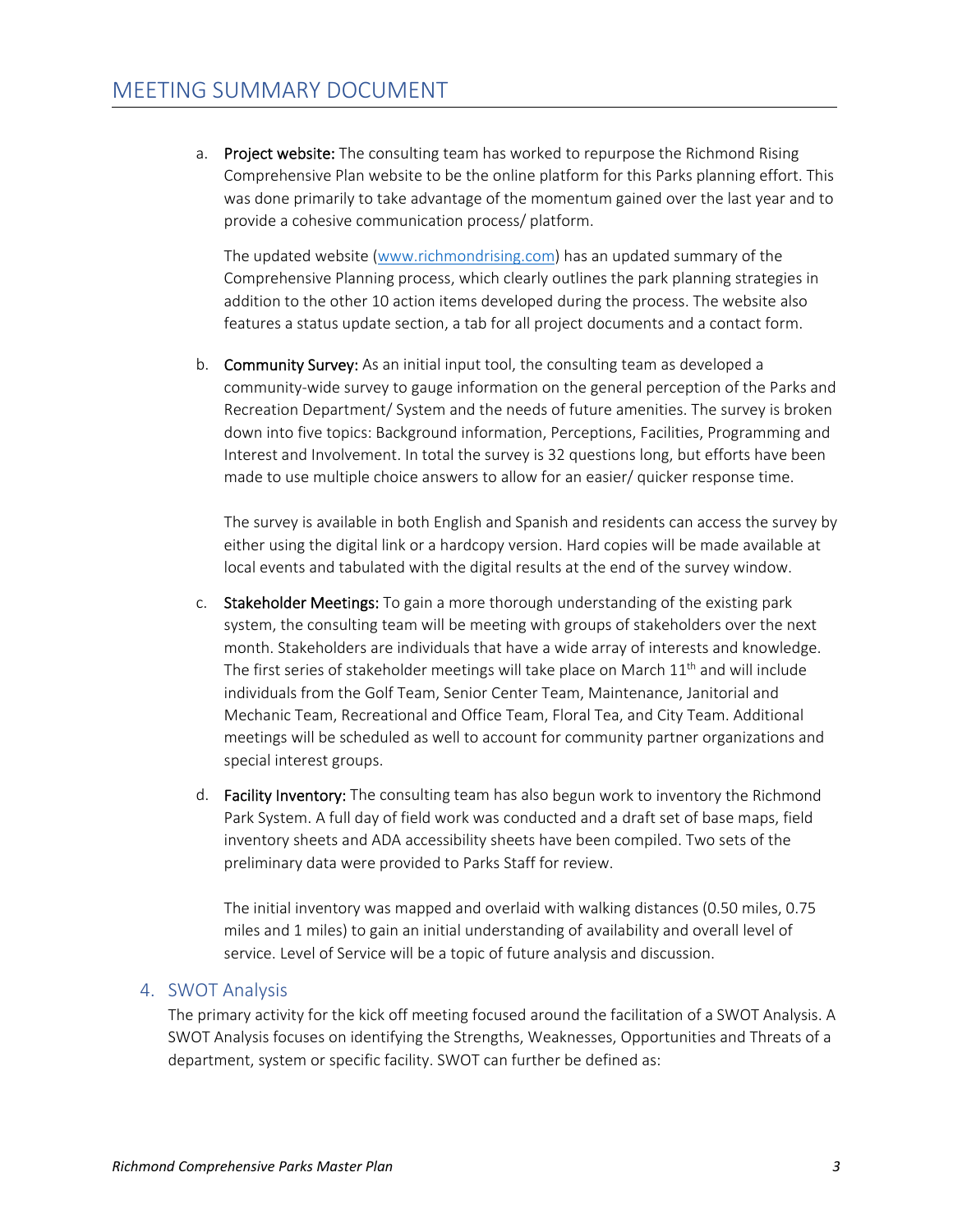- Strengths-Strengths are internal, positive attributes of your department and/or system. These are things that are within your control.
- Weaknesses‐ Weaknesses are negative factors that detract from your strengths. These are things that you might need to improve on to be competitive.
- Opportunities‐ Opportunities are external factors in your environment that are likely to contribute to your success.
- Threats-Threats are external factors that you have no control over. You may want to consider putting in place contingency plans for dealing with them as/ if they occur.

The group's SWOT discussion included three key areas of focus: Facility and Capital Improvements, Recreational Programming and Operations and Maintenance. The group noted the following Strengths, Weaknesses, Opportunities and Threats.

| <b>Facility and Capital Improvements</b>                   |                                                                                                                                                  |                                                                                                                      |                                                                                                                            |
|------------------------------------------------------------|--------------------------------------------------------------------------------------------------------------------------------------------------|----------------------------------------------------------------------------------------------------------------------|----------------------------------------------------------------------------------------------------------------------------|
| <b>STRENGTHS</b>                                           | <b>WEAKENSSES</b>                                                                                                                                | <b>OPPORTUNITIES</b>                                                                                                 | <b>THREATS</b>                                                                                                             |
| Many quality venues for a<br>smaller City.                 | Large facilities such as the<br>pool, basketball courts,<br>tennis courts etc. require<br>big \$\$ for maintenance. Are<br>they self-sustaining? | Decide which facilities make<br>the most sense for the<br>budget.                                                    | Prioritize to match available<br>money or we will be spread<br>too thin- quality will<br>continue to suffer.               |
| Number of parks and<br>upgrades                            | Number of parks vs.<br>available budget                                                                                                          | Increase rental services-<br>Cost for Gannett Building is<br>amazingly affordable                                    | Age of some infrastructure/<br>amenities                                                                                   |
| Jack Elstro Plaza                                          | Land and Water Funds have<br>been used in two City Parks<br>(Glen Miller and<br>Springwood) could limit<br>options in the future                 | Modernization of amenities<br>to attract young adults and<br>teens                                                   | Budget- Can we keep all the<br>parks in good condition?                                                                    |
| Water front area                                           | Traffic flow through Glen<br>Miller-could pose safety<br>concerns                                                                                | Opportunity to figure out<br>what the department wants<br>to do with park facilities/<br>amenities                   | There is a perception that<br>the Department "Can do it<br>all"- people need to<br>understand that there are<br>trade offs |
| <b>Starr Gannett Building</b>                              | Aging equipment and<br>facilities                                                                                                                | The past couple of years we<br>have been playing catch up-<br>now we are ready to start<br>thinking about the future | Park expenses have strained<br>the budget                                                                                  |
| Available rental<br>opportunities                          |                                                                                                                                                  | Turning PARK PIRDE into<br><b>PARK PASSION</b>                                                                       | No operational funds for<br>maintenance of new<br>facilities (National Road<br>Heritage Trail, Loop Phase 2<br>$etc.$ )    |
| Improvements to golf<br>course (fairways, bunkers<br>etc.) |                                                                                                                                                  | Waterfront District-<br>Adventure Hub                                                                                | Continued population<br>decline; lower incomes                                                                             |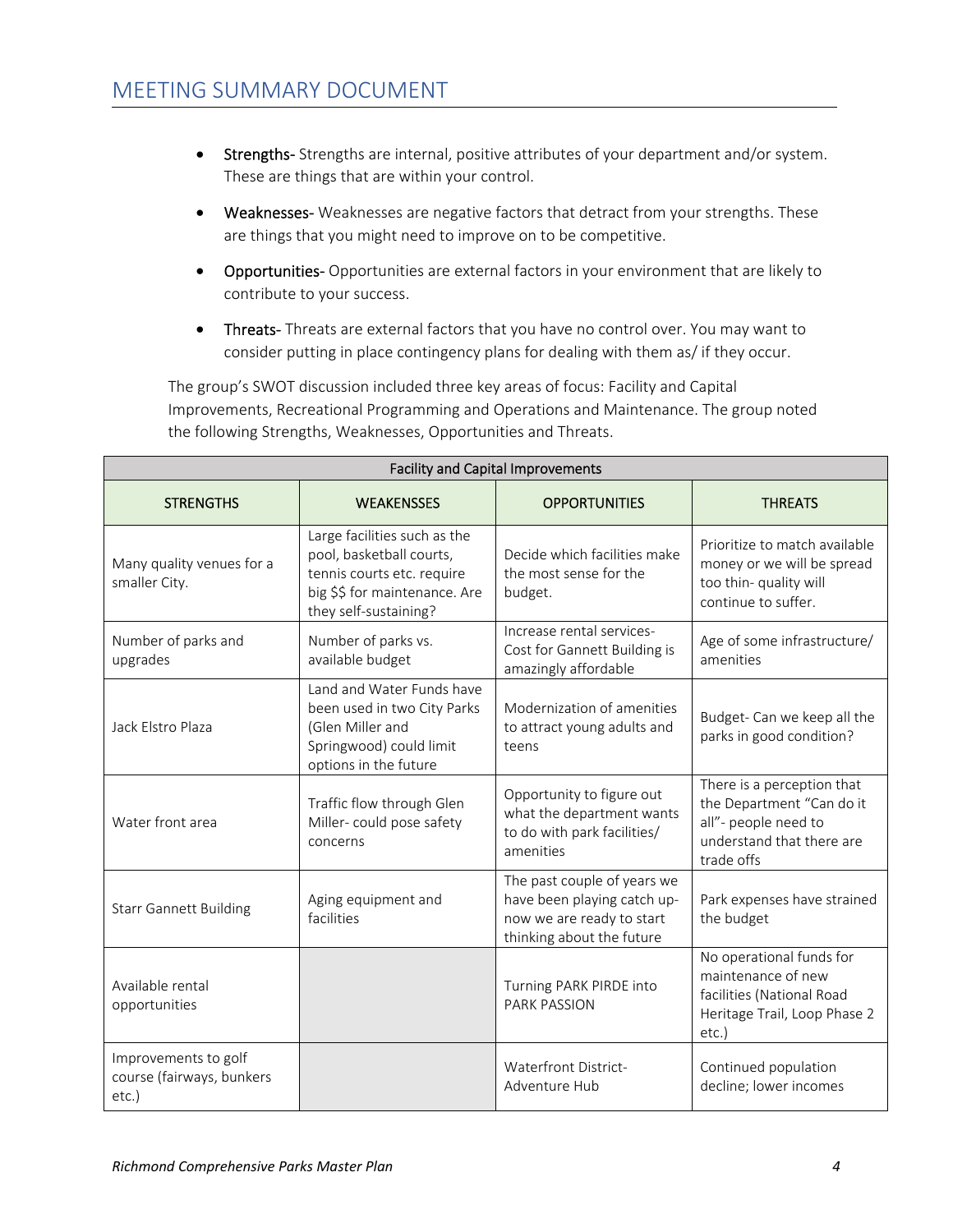# MEETING SUMMARY DOCUMENT

| Access/availability of parks<br>and facilities throughout the<br>community | This planning process<br>provides new funding<br>opportunities through Land<br>and Water Conservation<br>Funds | Navigating what is good for<br>the City vs. what is good for<br>Parks |
|----------------------------------------------------------------------------|----------------------------------------------------------------------------------------------------------------|-----------------------------------------------------------------------|
| Community organization<br>support                                          |                                                                                                                | Push back from community<br>organizations if fees are<br>increased    |
| Rose Garden improvements                                                   |                                                                                                                |                                                                       |
| Pickleball Court Usage                                                     |                                                                                                                |                                                                       |

| <b>Recreational Programs</b>                            |                                                                          |                                                                     |                                                                           |
|---------------------------------------------------------|--------------------------------------------------------------------------|---------------------------------------------------------------------|---------------------------------------------------------------------------|
| <b>STRENGTHS</b>                                        | <b>WEAKENSSES</b>                                                        | <b>OPPORTUNITIES</b>                                                | <b>THREATS</b>                                                            |
| Multi age programs at<br>several parks/ facilities      | Additional programs would<br>need directors and funding                  | Opportunity to improve<br>quality of activities                     | Ongoing need for additional<br>funds to keep all programs<br>going        |
| Facility to provide for large<br>assortment of programs | Program offerings may<br>stretch staff too think to do<br>a complete job | Opportunity to expand<br>topics and programming<br>options          | Need to continue to add<br>programs to meet the needs<br>of the community |
| <b>Facilities</b>                                       | Number of leagues                                                        | Increase # adding new<br>leagues                                    | Maintaining quality &<br>offerings with reduction of<br>staff             |
| Diamonds                                                | Personnel support                                                        | Increased fees to support<br>increased programming<br>opportunities | Push back from community<br>organizations                                 |
| Fields                                                  |                                                                          |                                                                     |                                                                           |
| Community organization<br>support                       |                                                                          |                                                                     |                                                                           |

| <b>Operations and Maintenance</b>         |                                                                                        |                                                       |                                                                                                            |
|-------------------------------------------|----------------------------------------------------------------------------------------|-------------------------------------------------------|------------------------------------------------------------------------------------------------------------|
| <b>STRENGTHS</b>                          | <b>WEAKENSSES</b>                                                                      | <b>OPPORTUNITIES</b>                                  | <b>THREATS</b>                                                                                             |
| Ability to maintain entire<br>park system | Consistent maintenance-<br>Too many large venues to<br>maintain                        | Condense park acreage and<br>buildings as appropriate | Not enough \$\$ for<br>equipment and employees if<br>park system is expanded or<br>new areas are developed |
| Improved overall<br>appearance of parks   | Having enough in the<br>budget for emergency<br>maintenance and upkeep of<br>equipment | Create use of resources<br>already within park system | Overextending with adding<br>areas or responsibilities<br>without balancing with<br>resources              |
| Excellent leadership                      | Not all staff members may<br>be fully trained                                          |                                                       | Technology needs may be<br>outside of staff capabilities                                                   |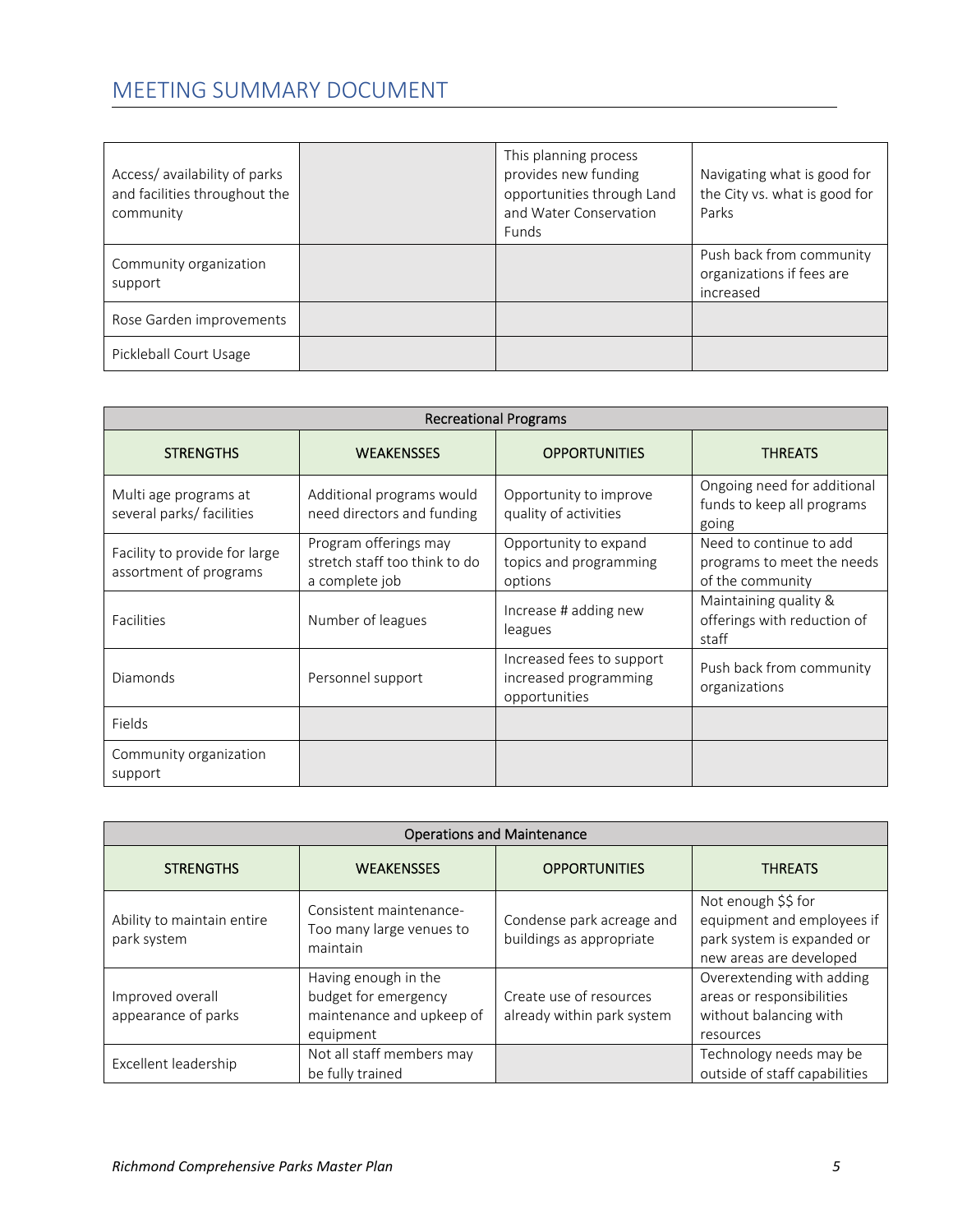## MEETING SUMMARY DOCUMENT

| On site staff to handle most<br>maintenance needs | Rose Garden ongoing<br>maintenance needs |  |
|---------------------------------------------------|------------------------------------------|--|
| New equipment!                                    |                                          |  |

During the course of the SWOT Analysis members of the Master Planning Team were also encouraged to identify the top three needs for each category. Below is a summary of ideas shared.

- 1. Create a comprehensive list of all programs and include the anticipated needs and costs.
- 2. Determine whether programs serve enough participants to receive funding from the department's limited resources.
- 3. After community input, determine whether any age or area group is being ignored or underserved.
- 4. Taking a stand to prioritize and support most valuable assets.
- 5. Decide what most valuable assets are any why.
- 6. Make the goal quality not quantity.
- 7. Evaluate current workforce (number and how they fit needs)
- 8. Student budget numbers- do we have funds for unexpected needs, breakdowns, etc.? Prioritize needs and do not add work until current needs are definitely met.
- 9. Ability to develop capital funds other than bond development.
- 10. Long range plan to identify needs and costs.
- 11. Review facilities to see if all are worth keeping‐ do an assessment of costs to maintain vs. improve.
- 12. Eliminate unneeded facilities.
- 13. Identify which programs the City has/ doesn't have and develop future staffing needs accordingly.
- 14. Long range maintenance plan that accommodates people, facilities and equipment needs.
- 15. Gain a full understanding of costs for new projects before accepting responsibility for them.
- 16. Improved lighting to maintain/ improve safety.
- 17. Continued beautification within budget constraints
- 18. Maintaining infrastructure
- 19. Increase number and type leagues (outside of softball)
- 20. Advertising available leagues
- 21. Increase community outreach efforts/ initiatives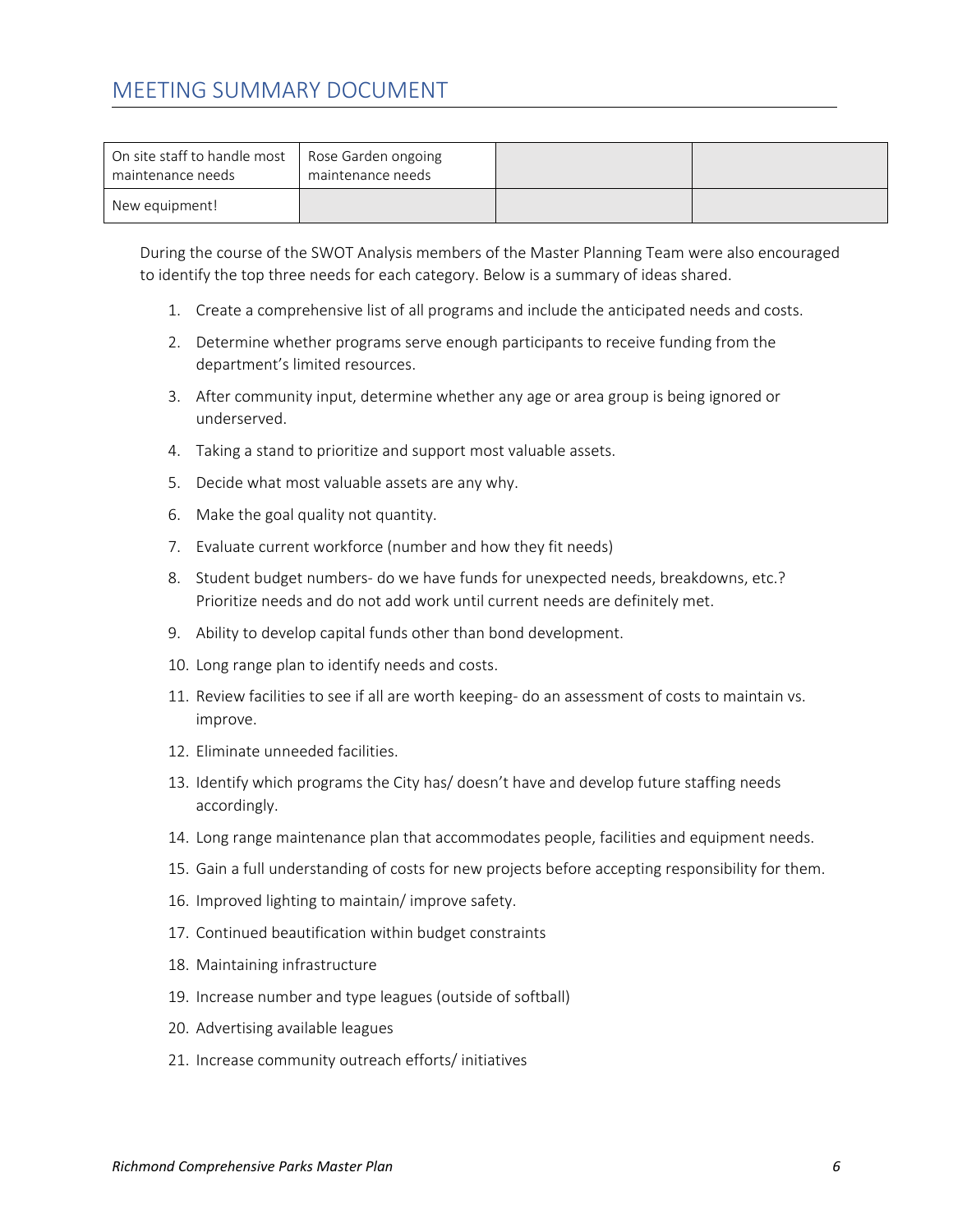#### 5. Next Steps

To provide guidance on next steps and appropriate action items the consulting team outlined that they would work to complete the following items:

- Continue to work with City staff to promote the community‐wide survey;
- **•** Begin preparing information for the workshop on March  $11^{th}$ ;
- Conduct initial stakeholder interviews; and
- Complete a community profile that includes a system wide park inventory.

The consulting team asked the Master Planning Team for assistance on sharing the community wide survey and the notice of the public workshop. They were also asked to think about additional events within the community that could be used to gain ongoing input. The next meeting of the Master Planning Team will be March 19, 2020 from 2:30‐4:00pm.